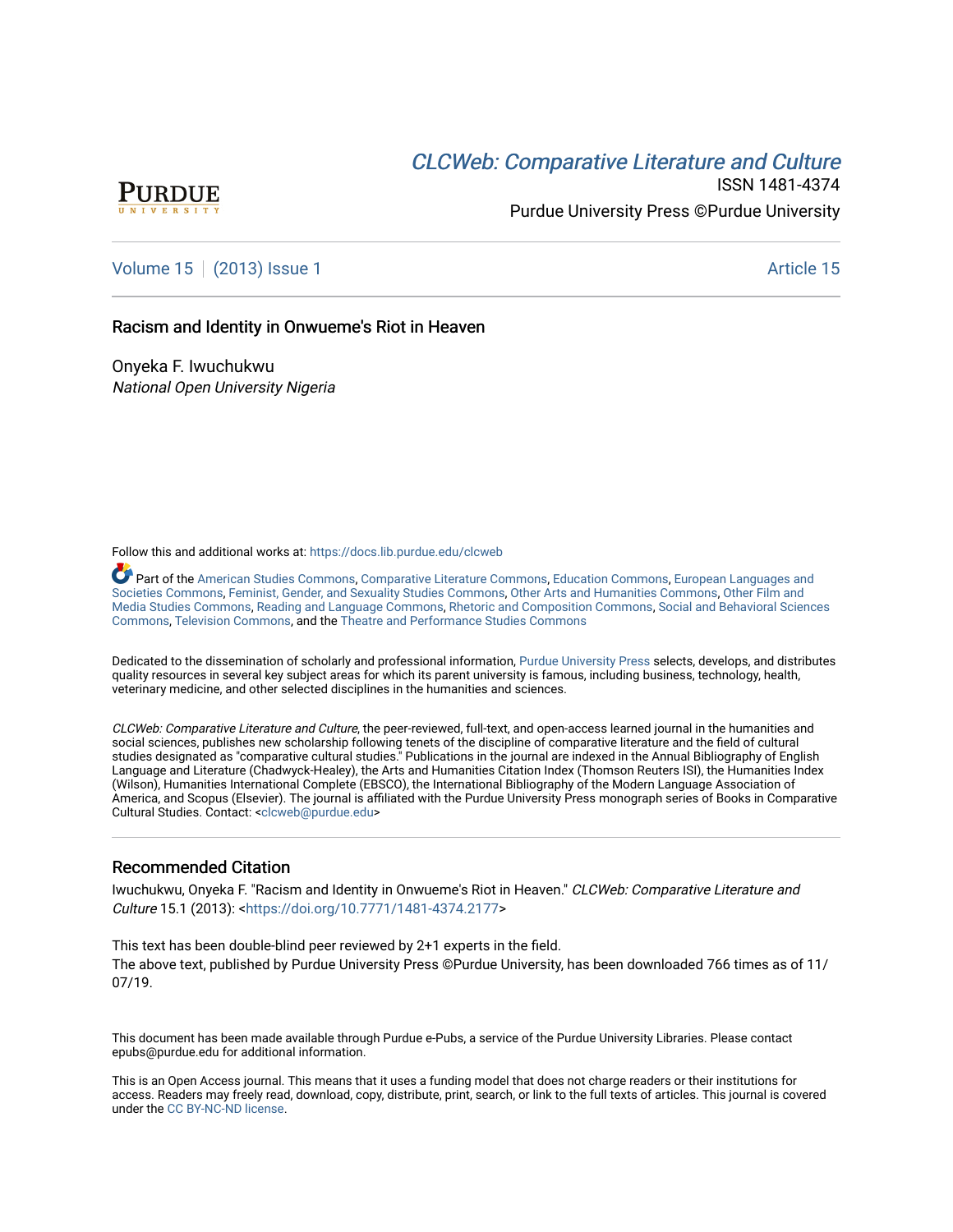### **PURDUE**  $\sqrt{s+1}$  UNIVERSITY PRESS <http://www.thepress.purdue.edu>

# CLCWeb: Comparative Literature and Culture



ISSN 1481-4374 <http://docs.lib.purdue.edu/clcweb> Purdue University Press ©Purdue University

CLCWeb: Comparative Literature and Culture, the peer-reviewed, full-text, and open-access learned journal in the humanities and social sciences, publishes new scholarship following tenets of the discipline of comparative literature and the field of cultural studies designated as "comparative cultural studies." In addition to the publication of articles, the journal publishes review articles of scholarly books and publishes research material in its Library Series. Publications in the journal are indexed in the Annual Bibliography of English Language and Literature (Chadwyck-Healey), the Arts and Humanities Citation Index (Thomson Reuters ISI), the Humanities Index (Wilson), Humanities International Complete (EBSCO), the International Bibliography of the Modern Language Association of America, and Scopus (Elsevier). The journal is affiliated with the Purdue University Press monograph series of Books in Comparative Cultural Studies. Contact: <clcweb@purdue.edu>

### Volume 15 Issue 1 (March 2013) Article 15 Onyeka Iwuchukwu,

"Racism and Identity in Onwueme's Riot in Heaven"

<http://docs.lib.purdue.edu/clcweb/vol15/iss1/15>

Contents of CLCWeb: Comparative Literature and Culture 15.1 (2013) Thematic Cluster **Black African Literatures and Cultures** <http://docs.lib.purdue.edu/clcweb/vol15/iss1/>

Abstract: In her article "Racism and Identity in Onwueme's Riot in Heaven" Onyeka Iwuchukwu explores Tess Osonye Onwueme's acclaimed play in the context of the Black diaspora in the U.S. Iwuchukwu posits that because of Onwueme's exploration of the theater of the absurd in the play, audience's attention is directed to the illogical presentation of dialogue and action. However, the technique with textual properties suggesting unmotivated and meaningless references in fact carries profound meaning. Further, the said "absurd" presentation and narration results in a strong ideological and political message akin to the practice of littérature engagée. Iwuchukwu's analysis of Riot in Heaven is an attempt to illuminate Onwueme's projection against the condition of racial discrimination resulting in Blacks' self-effacing complexes of inferiority. Iwuchukwu reads Onwueme's play as a call for change in the attitudes and practices of US-American Blacks and agrees with the playwright's intention to encourage Blacks to re-discover their culture and origins in order to displace the said reign of inferiority.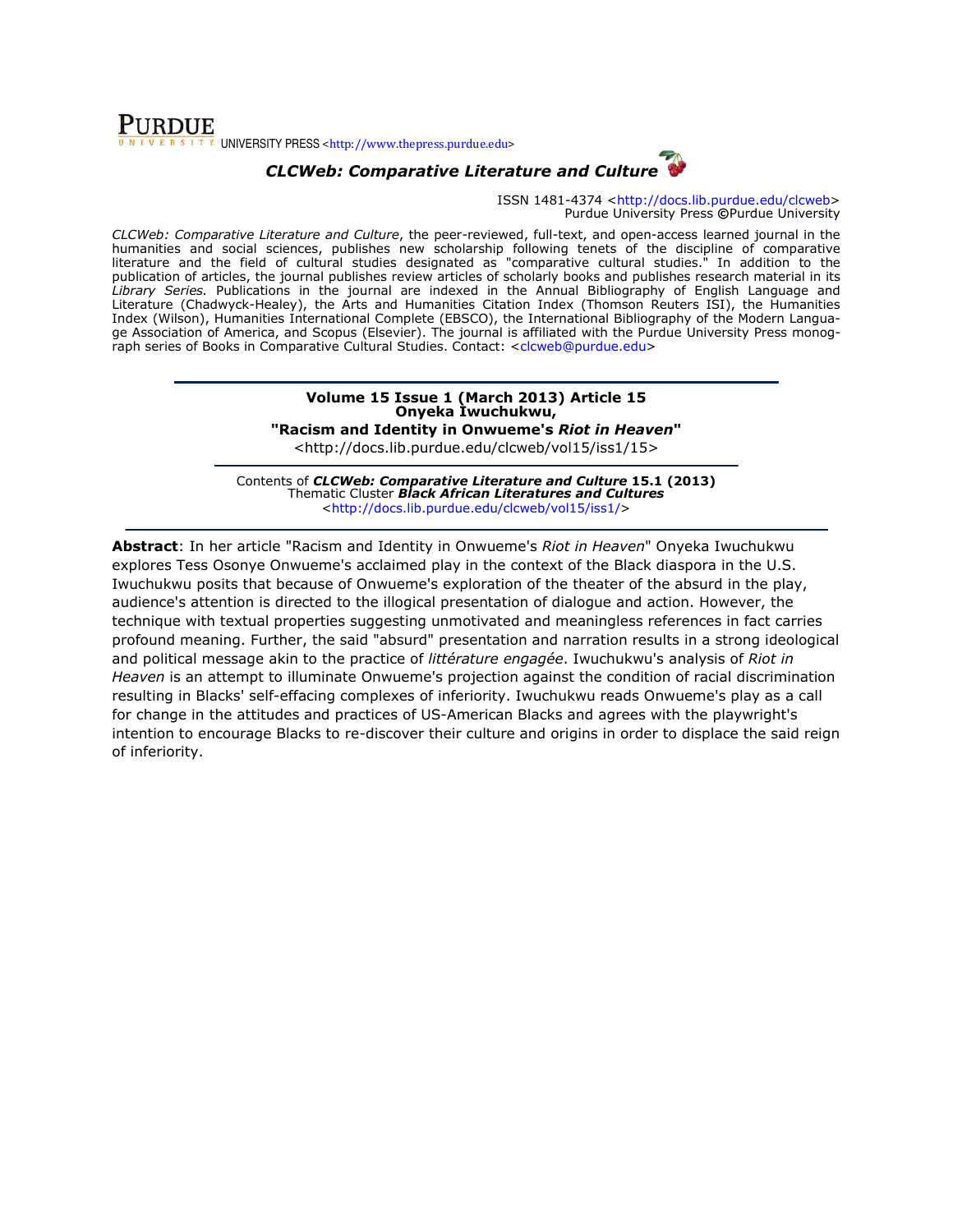### Onyeka IWUCHUKWU

### Racism and Identity in Onwueme's Riot in Heaven

A question that comes naturally to many lips is why should a particular race claim superiority over another race? Why is there still human rights abuse in the world despite the professed campaign for the elimination of human right abuse and racism? This inquiry is no less a scholarly pre-occupation given the fact that most countries profess adherence to the United Nations charters on abuse especially. What do these countries actually mean when they speak of Human Rights? Are they referring to the natural and universal equality among all people irrespective of class, race, gender, or country of origin? It appears that in terms of universal profession of human rights and condemnation of racism, theory differs from practice as the former is abused by the state and individuals while the latter dictates the terms of relations between Africa/Black and the West/White.

Human Rights  $-$  as the name implies  $-$  is simply the liberty of every human being to live and exist freely as a human being on earth. It hinges on the "recognition of the inherent dignity and of the equal and inalienable rights of all members of the human family is the foundation of freedom, justice and peace in the world" (United Nations, "Preamble" <http://www.un.org/en/documents/udhr/>). Unfortunately, different forms of human rights abuse arise from a feeling of superiority by the perpetrators who regard their victims as inferior human beings. This claim of superiority of an individual or group over another — whether overt or covert, explicit or implicit — occurs on various levels including social status or class, race, or color and manifests itself in prejudice, intolerance, and segregation resulting in maltreatment, oppression, subjugation, and the dehumanization of the person or group of the perceived inferior status. I list here selected definitions of the complex matter of racial discrimination: according to the Oxford Advanced Learners Dictionary racism is "the unfair treatment of people who belong to a difference race; violent behavior towards them … the belief that some races of people are better than others (1195) and in "Draft Article 7" of International Human Rights Conventions and Other Legal Instruments "racial discrimination" is defined as "any distinction, exclusion, restriction, or preference based on race, color, descent, or national or ethnic origin that has the purpose or effect of nullifying or impairing the recognition, enjoyment or exercise, on an equal footing, of human rights and fundamental freedoms in the political, economic, social, cultural or any other field of public life" ("Draft Article 7"

<http://www.un.org/esa/socdev/enable/rights/wghrefa7.htm>). I argue that matters of race and racial discrimination is prevalent in White cultures in particular with regard to Blacks and where "race is a major … determinant of their human worth … had reduced them to beast of burden conferred an outsider status on them … confined most of them to lower class" (Emenyi 143).

Following the above brief preamble about racial discrimination as the background of my discussion, in the article at hand I explore issues of race and identity in Osonye Tess Onwueme's 1986 play Riot in Heaven as a literary text that expresses at the same time the playwright's ideological and political stance in the context of *littérature engagée*. Onwueme explores the theme of racism, identity crisis, and a celebration of the resilience and courage in the context of what Yesufu Abdul R. writes about Onwueme's intellectual and ideological precursors Christopher Okigbo's and Edward Brathwaite's "quintessential [examination of] inner self, motivations and groping towards a better understanding and resolution of his seemingly personal dilemma" (235). Black African writers reflect on the theme of racism in their works, for example in such works as in Ferdnand Oyono's The Old Man and the Medal, Wole Soyinka's Telephone Conversation, Ngugi wa Thiong'o's Weep Not Child, Athol Fugard's Sizwe Bansi is Dead and many others. In these narratives, their writers depict the devastating impact of racism on Africans and various themes are explored from different perspectives ranging from the disintegration of society to the disintegration of the individual. In some of these works there are stories and the narration of forms of resistance by the African characters, but usually they are overwhelmed by the power of discrimination and the impact of imperialism and its concomitant abrogation of humanity. With Riot in Heaven Onwueme joins these writers in the explication of the theme of racism, but imbues her characters with the ability to flounder and falter aimlessly at the onset as they suffer from crises on identity formation and locates her narrative between Africa and the situation of US-American Blacks. As the realization of their true selves dawns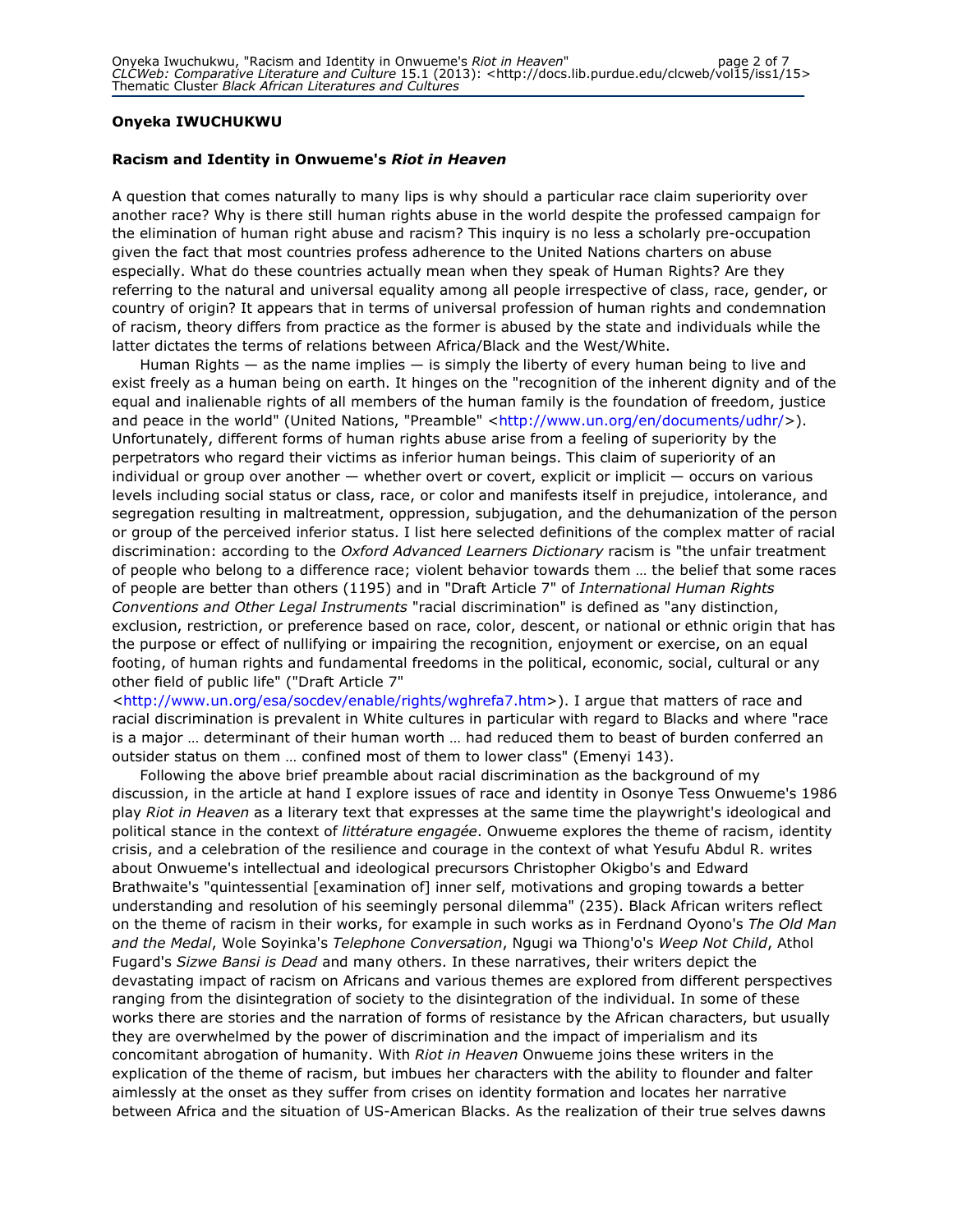on them, Onwueme's protagonists fight for their rightful position in the world because "the space belongs to all" (34). Thus, Onwueme insists that victims of racial discrimination could actually break the yoke of racism and she rejects the passive posture of early African writers who depict the disillusionment of the victims and their failure of struggle against racism. The main protagonists of the play, Traveler X and Sojourner Nkrumah fight to "get into Heaven at all costs so that their people too will begin to have a choice and a representation among the tribal saints of heaven, thus they struggle to create the path for their race to enter heaven" (2). Here, the idea is to reinforce the Christian doctrine which claims that heaven belongs to all irrespective of class or race. Onwueme is using heaven as an overarching symbol for the world and thus suggests that all human beings are created equal and that no race should accept an inferior or subordinate position. Onwueme's message is that the discrimination against Blacks can be encountered successfully only if they "appreciate one another, their culture and anything black especially the progressive ones. Blacks must condemn totally all forms of racial discrimination, must be confident of themselves at all times because a condemnation of self is a rejection of one's culture and race and that gives room to all kinds of abuse and humiliation" (Worugji 339; on the parallel matter of gender discrimination in African cultures, see, e.g., Olatunji <http://docs.lib.purdue.edu/clcweb/vol15/iss1/9>).

Theoretically, US-American society is built on principles of equality, fairness, and a high degree of respect for human rights. However, in practice racial discrimination reigns: "Whites are viewed as the mainstream players in the middle of the spectrum, while Asian Americans and Blacks are marginalized on the ends. The resulting message to society is that White culture [is] the majority culture as well as the favored culture. White is normal. Whiteness is desirable" (Da 311). In Onwueme's symbolic heaven (i.e., the U.S.) the characters Stanley Livingstone and Jefferson Lugard represent the Whites who tell Black Traveler X that he is barred from entry to Heaven on the account of the color of his skin. Blacks, they insist, are aliens so they need entry permits and visas before they will be allowed into Heaven which, for Livingstone and Lugard is a White heaven and at the same time we can read it as the "place of opportunity" so successfully constructed for the mythology of US-America. Traveler X insists that heaven is a place for all, but his insistence earns only beatings by the Whites. Heaven in Onwueme's play represents the Western world where liberty is professed but not practiced and her narration shows that the liberty and freedom for everyone in the world irrespective of race being professed is a hoax because in practice people are marginalized and even brutalized on the account of the color of their skin — and, added to this overall picture and reality in the play the significance of the Black Traveler's namelessness.

The characters in the play consist the living and the dead drawn from the personalities of prominent Black Africans and African Americans, as well as fictional creations. The Blacks are among those who fought for the freedom of the Blacks, but the battle is not yet won as Blacks are still in bondage and Onwueme argues for action that would get Africans in general and African Americans in particular into the mainstream of society. She cautions that this may not be easy as Whites are not willing to relinquish power or concede superiority to any other race. However with determination, resistance, and insistence, Blacks could triumph even if, like in the play, the struggle culminates in a riot in "heaven." The task for the audience of this play is how to piece a meaningful story together from the fragmentation of the action of the structure of the play in which little attention is paid to the concept of plot. This fragmentation of the play reflects the disintegration of the protagonist's inner self as a result of his contact with the West and subsequent alienation from his roots. The consequence is so devastating that he is unsure of his identity and so could not even tell his name. He is torn between two worlds and suffers from an identity crisis: "Sweat pours down from the Traveler X, brow as he struggles along this pathway, armed and encumbered with his lifetime belongings — an African drum, a trumpet … Flood lights, flashing and blinking in front of the man amidst tumultuous shouts. Sirens from an ambulance, rap music from a jute box, church choir, competing with the drums now being subdued by the multiple voices dislocating the traveler who now staggers, stupefied and groping amidst the darkness and the light, flashing, gazing, blinking or closing their eyes until traveler X is completely mesmerized" (16).

The above incident captures the crisis he experiences in his sojourn to the Western world. He is not certain whether to align himself with rap music or a church choir or with drums which signify his African background: dualities tear him apart as reflected in his shifting balance between delusion and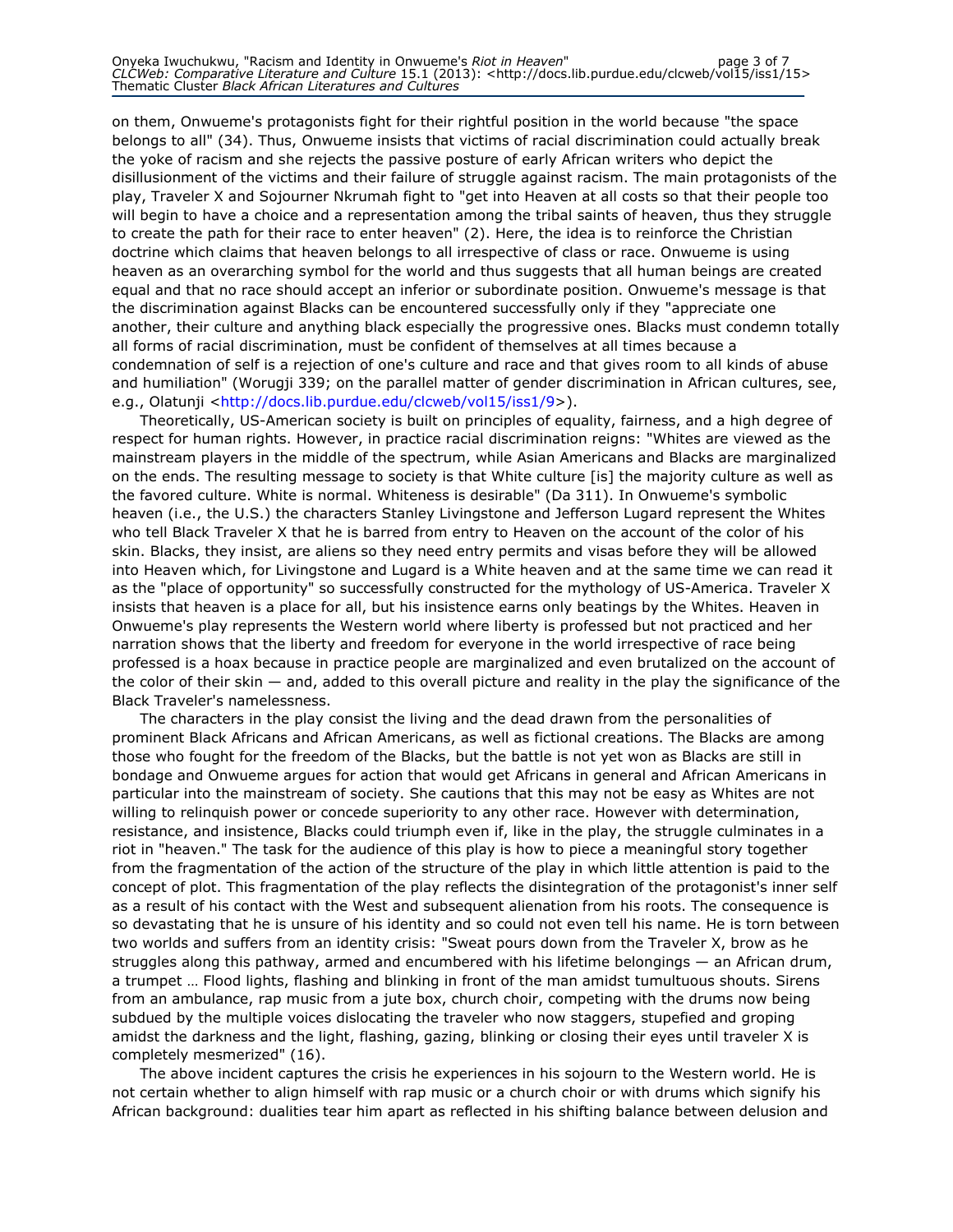disillusionment. He alternates between despondency and courage which reflect the contradictory energies which drive him on his journey as he aspires desperately to understand and realize his identity. The success of this venture would enable him to discover his basic human needs and enjoy life to its fullest. Onwueme uses these conflicting drives to highlight and satirize the human appetite for love, power, money, and glory which have aided the perpetration of racism as seen in the actions of Lugard and Livingstone. Their treatment of Traveler X reflects the physical and psychological abuse of Blacks in diaspora that prompts Traveler X's desperate plea: "God please … change my fate … I have the marks … too brown … I mean, dark. Jah, don't you see, they are fated? Nobody wants me except to serve them with these hands. God I am tired of serving others. Jah, I want to be served. Jah give me a new hand … a brighter hand … God I need new lips … Too thick … they say. Make them thinner … Lord give me blue eyes" (20). As I mention above, "give me blue eyes" refers to the desire to be White, the colonized Black's submission to the colonizer.

When this plea fails, the protagonist becomes derelict exhibiting signs of permanent psychological distress and even mental instability. His precarious situation is heightened further as Livingstone tells him that "some are born to lose … like you … And some are born to win … it is birth right. Too bad, you chose the wrong color … you've got the wrong card. And black is too dense a color" (40). He shows utmost disregard for the Blacks who, he insists, were never in the dream as Traveler X inquires: "so I was never in the picture" (40). However, Traveler X is encouraged by Jah Orisha who offers useful insights to him on his search for his identity that takes him to heaven. Orisha represents god and he — it is a "he" — reminds Traveler X of his past and says that he does not create the world to destroy it. Accordingly, human beings in their inordinate greed and quest for power upturned the world. The implication here is that god actually created all human beings to be equal so the oppressed should cry out and fight for their right.

The journey to heaven is used as a trope on which Onwueme hinges a revolt against racism. The mode of the play, the peculiarities of the characters, the setting, and the linkages between the characters suggest the importance of the trope. God is the Ultimate Being and has power over the earth so the protagonist, in electing to get into heaven, is going there to present his case and maybe obtain the authentication of his identity as genuine and proper in its own right. This is expected to imbue him with the courage to defend his race and contribute to its liberation from racial oppression. It is from this angle and perspective that Onwueme is able to delineate the struggle for survival of Blacks in the Western world where he needs entry permits, visas, and green cards to be legitimate and even when he gets these, he is told that the space is reserved for Whites only. Onwueme uses heaven as a symbol also to present the treatment of Blacks by Whites by depicting the quest for power and position as either vice or virtue. Lord Jefferson and Lugard are there to oppress Blacks and deny them entry into heaven while Traveler X and Sojourner Nkurumah are there to take their rightful places in heaven for themselves and their race. Traveler X admits that he lost his path and that he is in a place where he labeled an "outsider" and longs to be home surrounded with the family and love (19). However, when he realizes this he sets out on the quest for his identity and does not return home and responds to Orisha who prods him through questions which offer him useful insights into the position of Blacks. Through their dialogue, we learn that Blacks lost their name and culture: this is an allusion to the early contact between the West and Africa and the subsequent slave trade. One of horrendous results of the slave trade has been that Blacks were stripped of their identity as Black Africans while were not accepted in to White society the and in many instances not even today. Onwueme presents the fragmentation and restoration of the psyche of Blacks in the diaspora in a unique dramatic technique, namely with seemingly pointless or meaningless utterances, symbols, and with uncoordinated and illogical dialogues and actions which characterize the theater of the absurd. The plot is not only episodic, but is replete with illogical actions and near-meaningless dialogue. However, in this seemingly incoherent action lies a revelation of an emotional resilience that is borne out of a restless search for harmony in the world. The mythic characters, although "living dead" emerge as real human beings who engage in a quest for individual survival through a conscious and determined attempt to attain emotional balance in a hostile world. Onwueme anticipates the problems her audience would encounter and takes time to offer some explanations at the beginning of the play and also in stage directions. Thus, the picture that emerges is that of a great preparation for and engagement in a life journey undertaken in order to recover the fragments of a person and his culture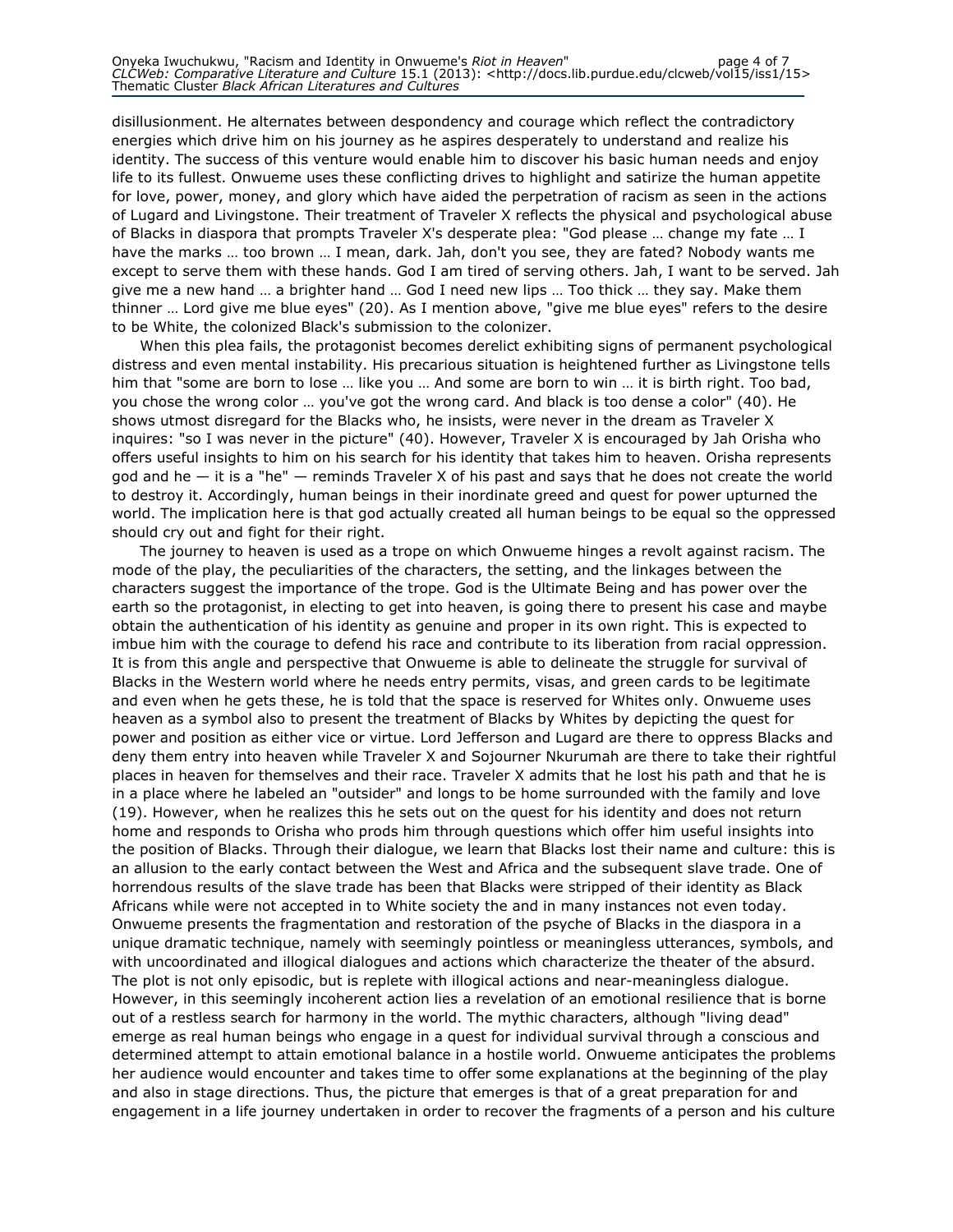in spite of the racial discrimination that stares him in the face wherever he goes. This journey of selfrecovery starts with the quest for self-identity discernable in the dialogue between Traveler X and Orisha:

- Jah Orisha: (roaring like thunder) who are you, what is your name
- The Traveler: (trembling) Ehm … em … em … "X"
- Jah Orish: Your name "X"? ...
- The Traveler: (thinking, trying to recall) Don't know … Don't remember … r … Hmn … I'm trying … trying to find it … Jah Orisha: Trying to find what? Your name?
- The Traveler: Yea ... yea ... I've ... I've been trying to find it ... to hold it ... mighty one. I found it once ... Twice ... No! Then a third … and …
- Jah Orisha: (impatiently) And then what hapenned?

The Traveler: I … I … I lost it …

Jah Orisha: How? Your name lost, and found? Found, and lost again? (Silence)

The Traveler: I don't remember… (17-18)

The need for self-discovery is obvious because he lives in a country where he is discriminated against on account of the color of his skin and he is no longer sure of his identity. The inference here is that Blacks in Diaspora have no names as they are lost to their roots and identities. This is a vital instrument in self-recovery and identity formation and the recovery of identity as in the case of Traveler X Sojourner Nkrumah asserts that "we must not forget the art of naming always. We must not forget to name where we've been. To name where we are coming from that we may know where we are going. The power is in naming" (63). This confirms Mary Modupe Kolawole's suggestion that "self-naming is very central to the African worldview [where] naming almost assumes a sacred status"  $(26)$ . Ultimately  $-$  before the end of the play  $-$  Traveler X realizes himself as a human being and decides to confront and reverse the trend with a resolve to fight and finally gains entrance into Heaven.

One of the fundamental issues raised in the play is the enslavement of Africans taken to the Western world "to pick cottons … farm fields stolen from Indians who were slaughtered. Massacred for compost manure to grow … capitalism" (79). Africans are also blamed for their role in the slave trade: they were gullible and with their large hearts gave all and took none until they were all taken (24). They therefore allowed their lands and people to be plundered and taken away by foreigners. Orihsa expects them to fight for their rights and reclaim what was taken because "even a hen shouts her protests and chases after the hawk that comes to steal her young" (31). This reinforces the existential philosophy which view, in part, that human condition on earth is a consequence of human's action or inaction: god did not predestine suffering and a position of inferiority on Africans so they should revolt against all forms of oppression but for this fight to be effective they must learn from the past to avert its mistakes and build on its gains. In Riot in Heaven Onwueme focuses on the individual with the belief that in some cases the oppressed find themselves in such depraved situations because of their inability to take appropriate actions which would uplift their lives. Therefore, they accept their situation with submissively as a natural condition and in this Onwueme puts forward a call to Blacks to better their own situation: they can only fight an oppressor if they are aware of the oppression, aware of their identities, their rights and their innate ability to claim their rights. In some ways, Onwueme blames Blacks for the dehumanizing treatment they receive from Whites because at one point Blacks mortgaged their fate and submitted to White superiority and Black inferiority.

The protagonist in a foreign land is seen as an outsider destined to serve others and he feels like "a motherless child." This is contrasted with his expectations of successful and prosperous life, his hopes are dashed as he gets in contact with Whites and feels the venomous sting of racism: he realizes that he is "locked out in the cold without family, without love" (19). While leaving his continent, he was excited and expects to be treated as an equal since all men are said to have been created by the same god and he feels that no one has the right to discriminate against or oppress another person. But the reverse is the case as he claims to have been struggling, to no avail, through time and space to liberate his people from the shackles of oppression. The task of leading his people to the Promised Land becomes arduous and fruitless, but he is undaunted especially with inspiration and prodding from Orisha. He sees himself as the Biblical Moses who led the Israelites out of Egypt to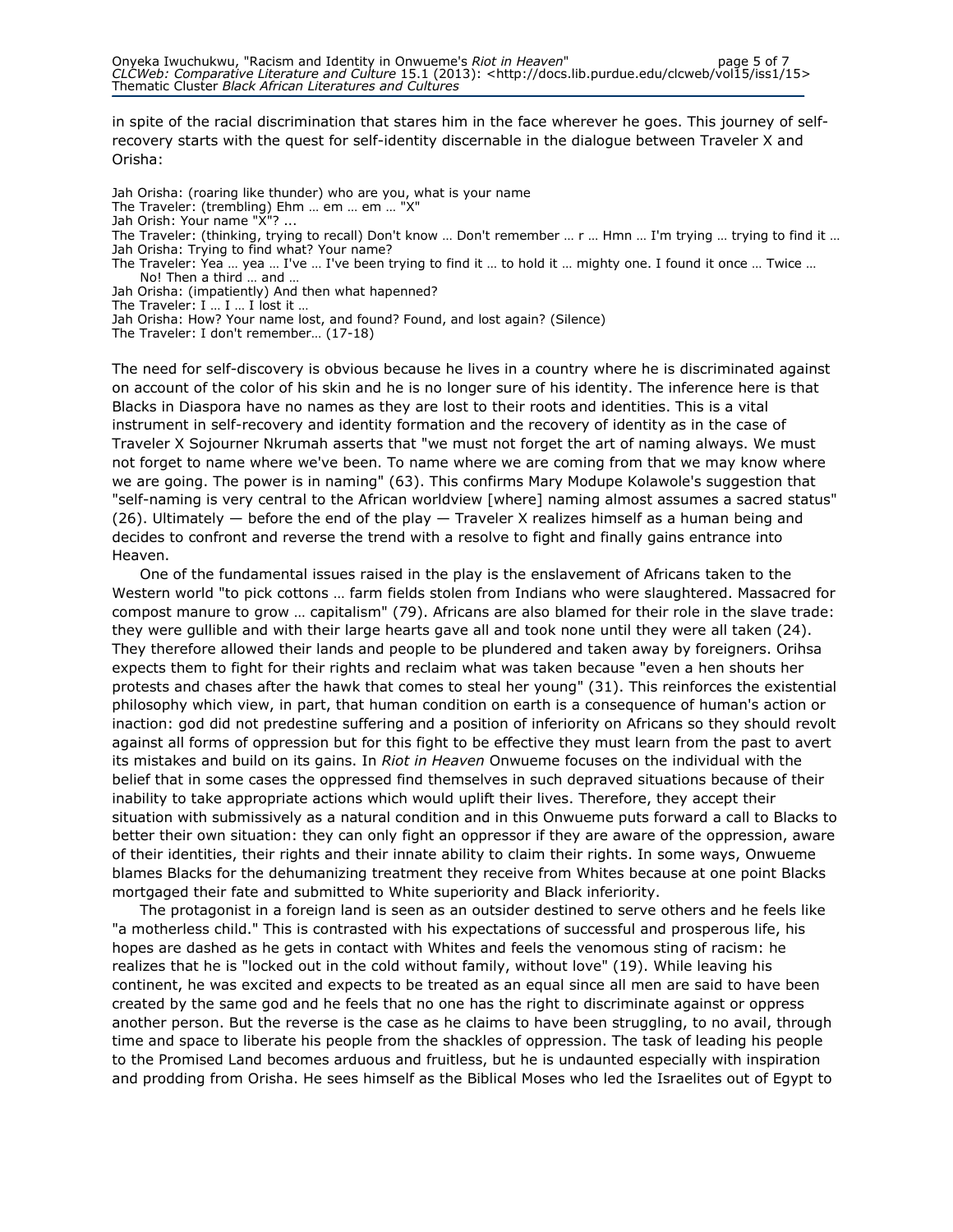the Promised Land, but he does not have the charisma of Moses. He is not sure of who he is because he has been different persons in the past as he struggled to liberate his people.

Even with the coming of independence for Black nations, the feelings of inferiority still persists (on this see, e.g., King-Aribisala 295). Traveler X believes that he had an identity which was destroyed, but unfortunately he does not know why or how it was destroyed but is determined to restore it. Orisha reminds him that the road to freedom is dangerous and the passage to heaven is guarded, stormy, risky, and treacherous and that the stakes are high. However, he encourages him to reclaim his name and place, but must be prepared to make some sacrifices as he must go through a rite of passage. No one else can do it for him because there is no promise of giving back what was taken (21). Elechi Amadi explains that the rite of passage is an initiation ceremony that exalts an individual or a group into another level of growth and maturity in traditional African society (120). It is only after such rites that the individual can confidently claim to be a bona fide member of the group and be courageous to undertake tedious tasks. Traveler X therefore needs this rite of passage as a process of self rediscovery. In the Western world he is alienated, but this rite reunites him with his roots and boosts his resolve and confidence for the struggle ahead.

Traveler X laments his plight to no one in particular and in his confused and desperate state meets Sojourner Nkrumah, a woman, who encourages him and they resolve to assert themselves and enter heaven. Their resolution is based on the realization that their ultimate goal is to liberate their people through the acquisition of their own space in heaven. They agree to work together and launch a revolt against the keeper of Heaven's gate. The gate is again barred by Livingstone and Lugard and this leads to a violent clash  $-$  that is, a riot  $-$  between the representatives of the races. In the encounter, Traveler X is hedged in between Livingstone and Lugard as both shoot at him from both sides. He is arrested. Nkrumah fights on, but is also overpowered and bound in chains. The prisoners are moved to the gate of hell where they are held captive. Their captors sing "Onward Christian soldiers" while the captives counter with another tune that reflects their resolve to succeed: "We shall overcome, We shall overcome someday … Deep in my heart I do believe, We shall overcome someday (82).

At this stage, the stance of the Blacks is no longer that of despair and disillusionment, but that of inspiration and boldness which strengthens them to grapple with the ordeals they must overcome in order to authenticate their identities and realize their goals. Traveler X expresses his frustration, but accepts to face and overcome the inevitable. This realization acts as an impetus for him to continue his quest, battle with the obstacles that stand between him and his goal, and eventually enters heaven with Nkrumah. His entrance into heaven comprises a long and arduous journey that is continuously thwarted by forces larger than him. His determination, his tedious progress is objectified in the image of the dilapidated wagon, symbolic of the self-fragmentation of the protagonist. I read this as Onwueme's purpose to demonstrate incipient desire for change and the attainment of greater boldness and determination to accomplish change in society. This is presented again in a daring artistic style of the theater of the absurd as they take over the Freedom Wagon from their erstwhile captors, crash into heaven, and take over Heaven's gate. The Blacks are now in charge in heaven and the capture of the Freedom Wagon symbolizes their freedom from racial oppression and segregation.

Apart from the narration of identity crisis, the product of racism, and other issues like global politics, history, wars, the power play among super powers, slavery, freedom, and many others are raised in the play although not explored fully. Instead, these are mentioned in some of the gibberishlike and uncoordinated dialogues which abound in the play. Diction is simple, but because most of the time they are presented in phrases, the central idea in the play seems obscure. Onwueme makes use of slangs, pun, vernacular, transliterations, and translations freely as the need arises. Nevertheless, the main thrust of the play is equality and justice for all irrespective of race or social class. All the characters are living-dead and are travelers at the crossroads. There is no effort by Onwueme to explore the characters fully and this is understandable given the mode of the theater of the absurd of the play. In fact, I read the narration of the living-dead as neither living or dead because some of the characters are not individuals since they are ageless and timeless. For instance, "The Unseen" is described thus: "Communal Voices. They are the Living and the Dead peoples of African descent. Ever present, they keep coming and going. Sometimes they become the "drum voices" breaking into multiphonal tongues and polyphonic rhythms-solo, the chorus. In spite of their many transitions, living and dying, they remain ever present in voice and body, returning in different forms, in their eternal